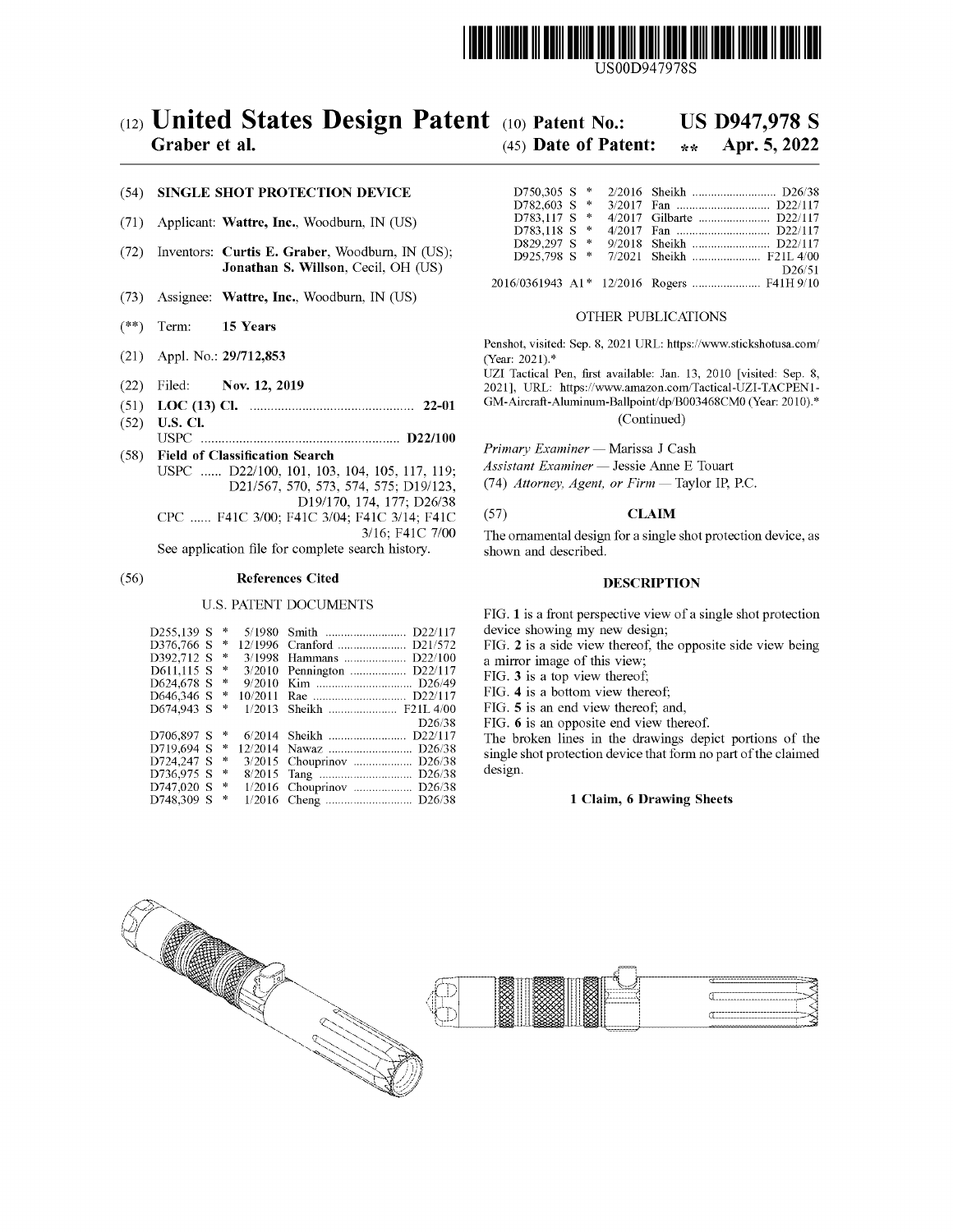# ( 56 ) References Cited

## OTHER PUBLICATIONS

Stinger Pen, auction date: Feb. 19, 2017 [visited Sep. 8, 2021], URL: https://www.rockislandauction.com/detail/1028/7002/onestinger-pen-pistol-and-four-tear-gas-guns (Year: 2017).\*

\* cited by examiner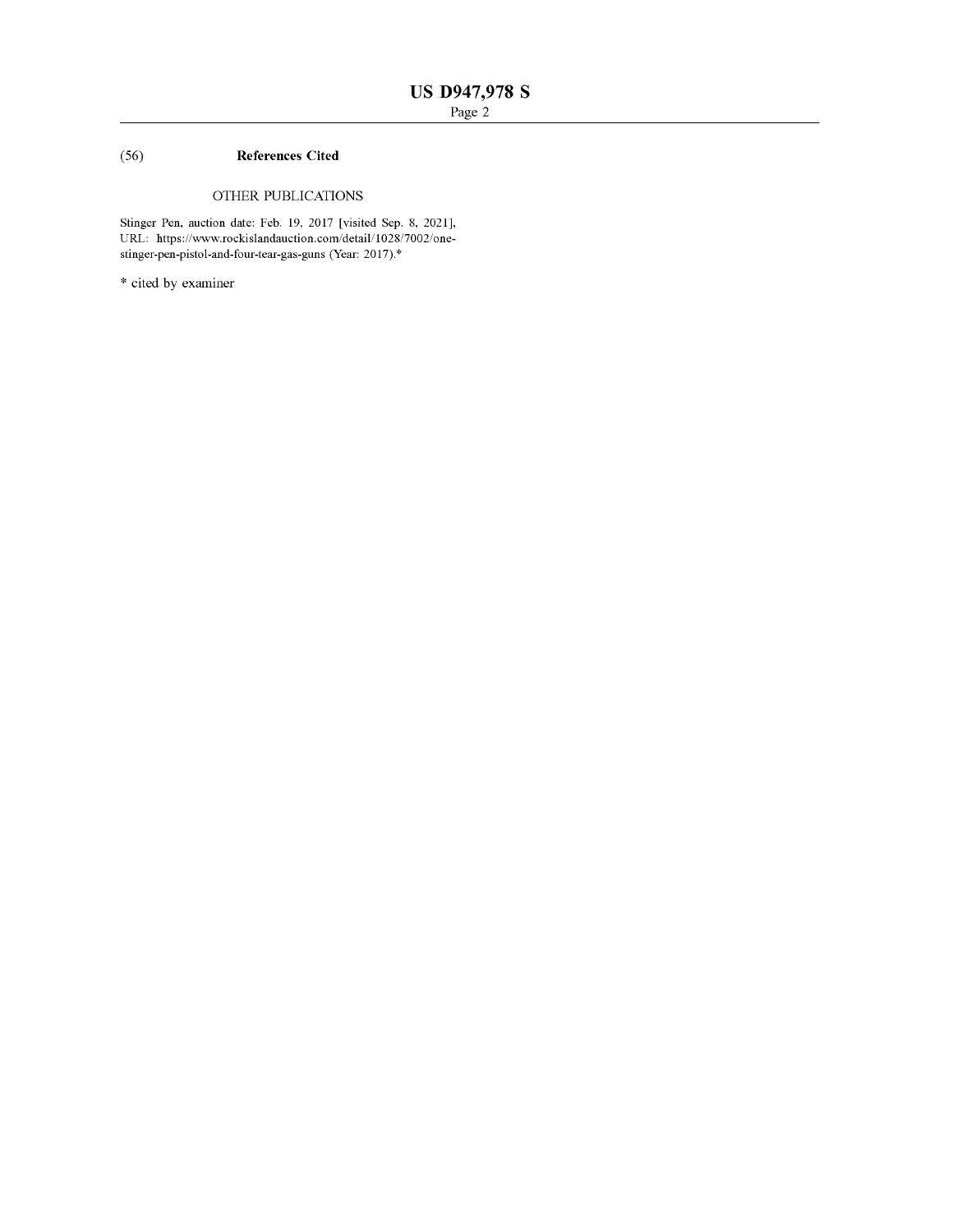$\frac{1}{2}$ 

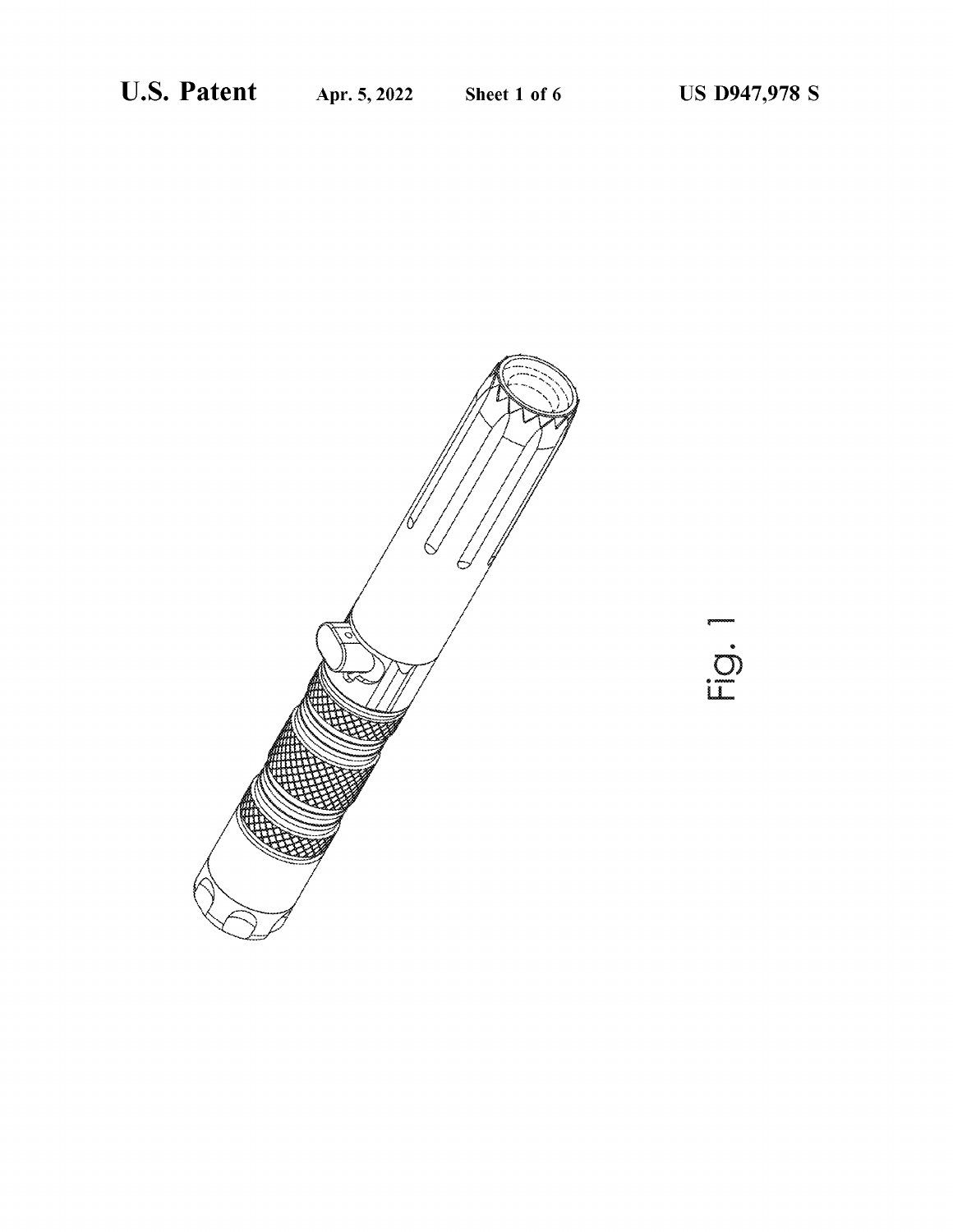

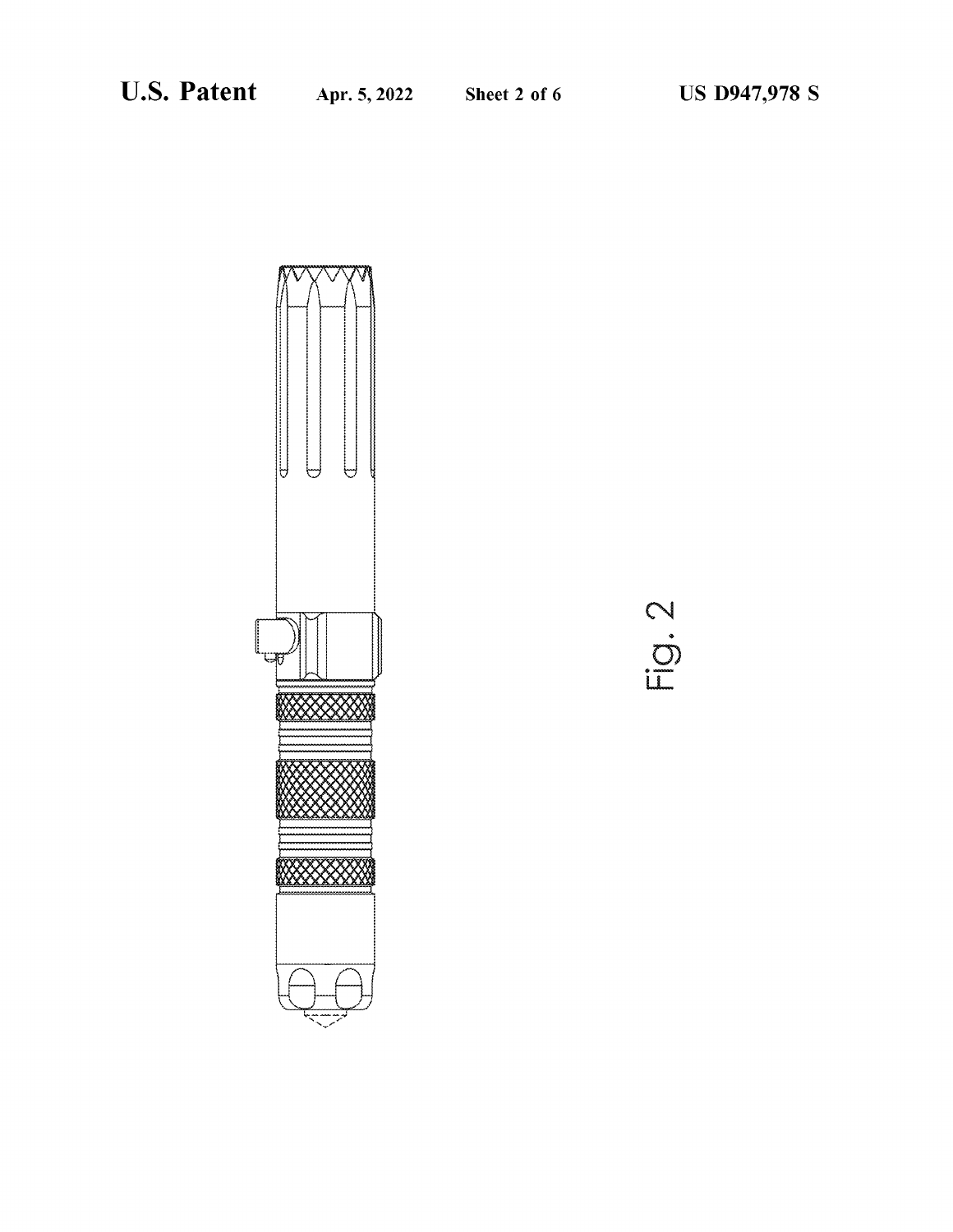

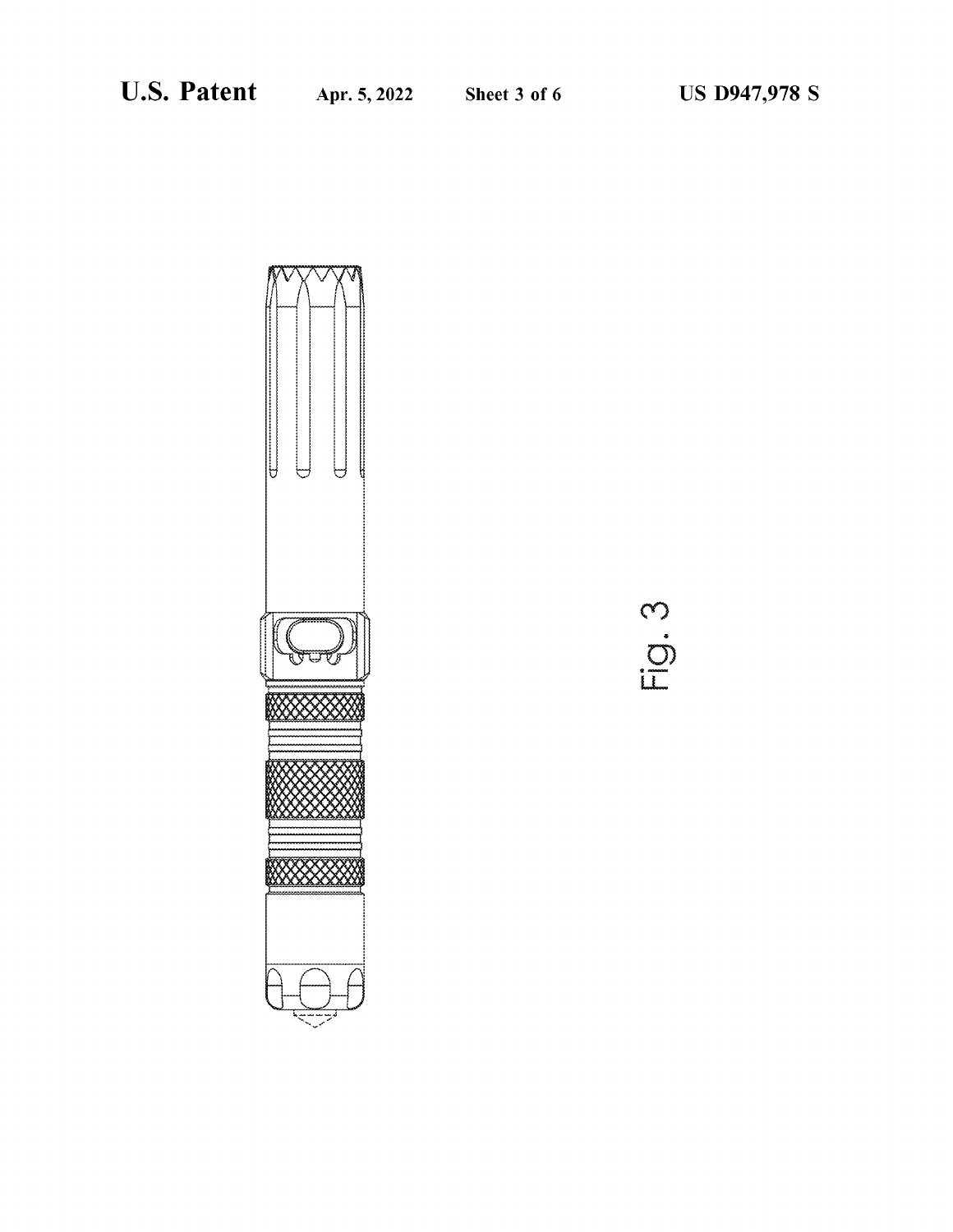

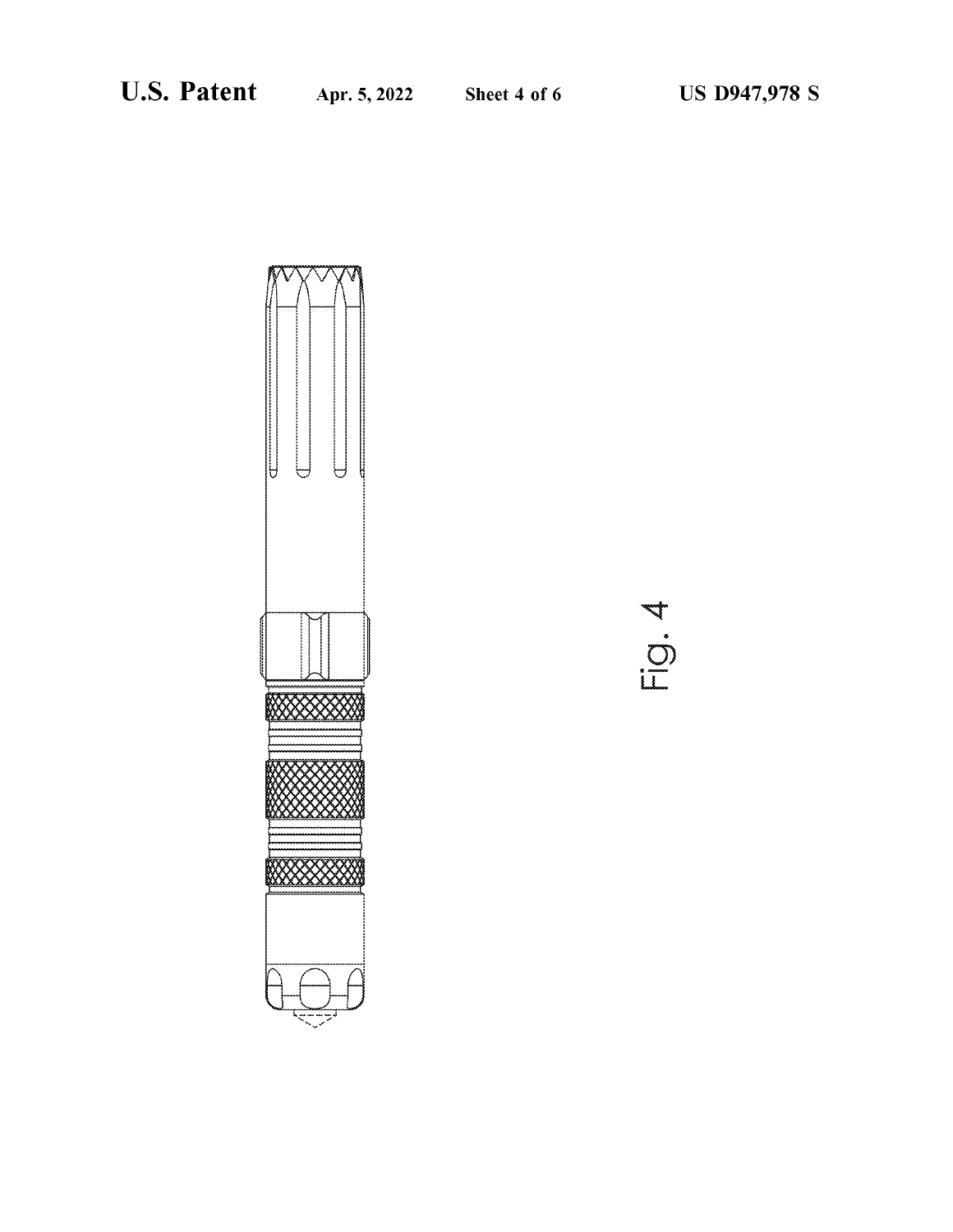